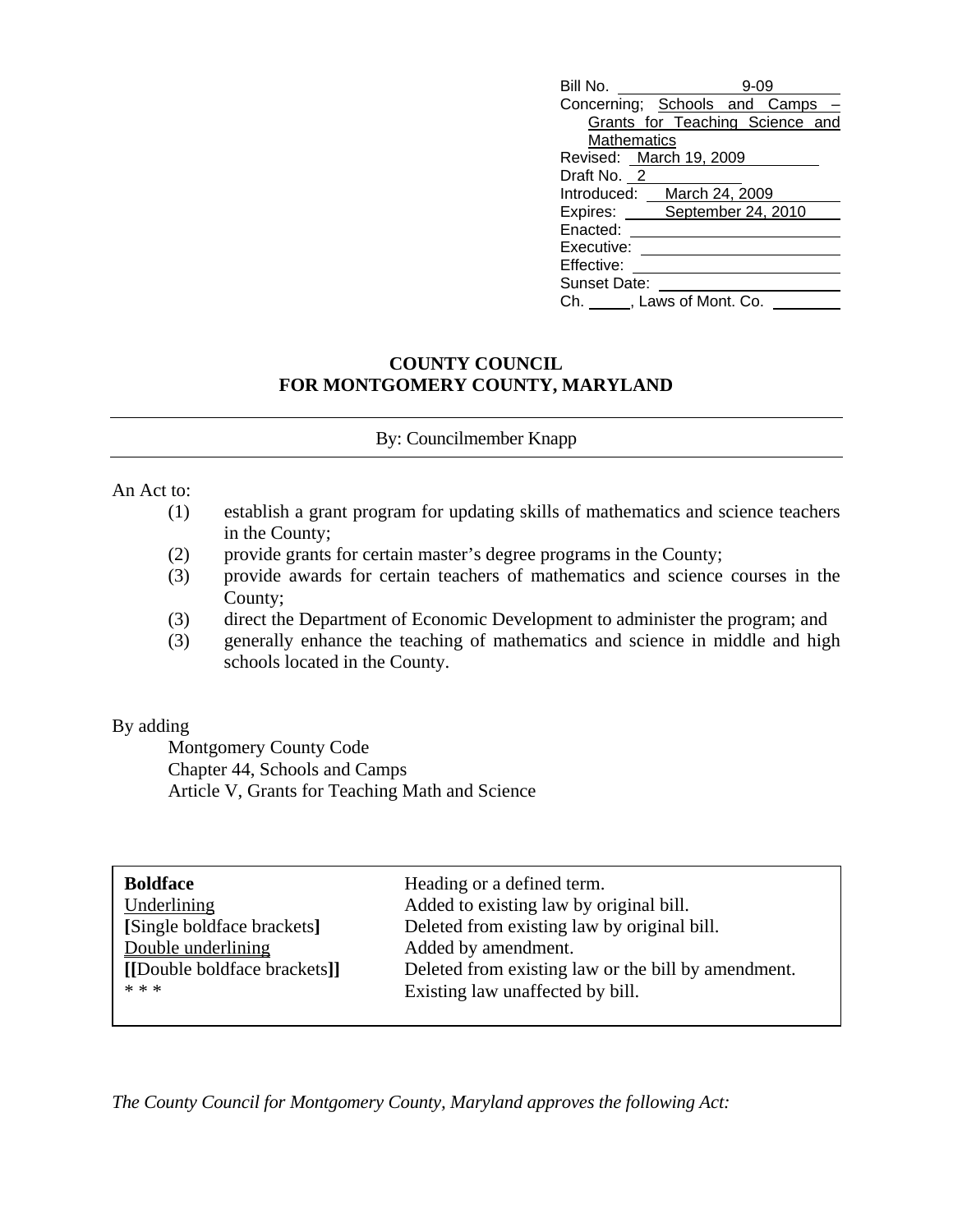| $\mathbf{1}$   | Sec. 1. Chapter 44 is amended by adding Article V as follows:                   |                                                                                       |  |
|----------------|---------------------------------------------------------------------------------|---------------------------------------------------------------------------------------|--|
| $\overline{2}$ | <b>Article V.</b>                                                               | <b>Grants for teaching science and mathematics.</b>                                   |  |
| 3              | <u>44-51.</u>                                                                   | <b>Legislative findings.</b>                                                          |  |
| 4              | (a)                                                                             | <u>The economic development of the County requires a well-prepared,</u>               |  |
| 5              |                                                                                 | educated, trained, and adaptable workforce to meet the current and future             |  |
| 6              |                                                                                 | <u>needs of County businesses.</u>                                                    |  |
| 7              | <u>(b)</u>                                                                      | The County workforce needs strong mathematics and science skills to                   |  |
| 8              |                                                                                 | <u>successfully compete in a complex global economy.</u>                              |  |
| 9              | (c)                                                                             | <u>The economy of the County relies in part on the productivity of people well-</u>   |  |
| 10             |                                                                                 | trained in mathematics and science.                                                   |  |
| 11             | <u>(d)</u>                                                                      | <u>Montgomery College and the Universities at Shady Grove provide high</u>            |  |
| 12             |                                                                                 | quality higher education in mathematics and science in the County.                    |  |
| 13             | <u>(e)</u>                                                                      | <u>A grant program to enhance the skills of mathematics and science teachers</u>      |  |
| 14             |                                                                                 | in middle and high schools in the County will promote the economic                    |  |
| 15             |                                                                                 | <u>development of the County.</u>                                                     |  |
| 16             | 44-52.                                                                          | Definitions.                                                                          |  |
| 17             |                                                                                 | <u>Advanced placement course means a college level course approved by the College</u> |  |
| 18             | Board for high school students.                                                 |                                                                                       |  |
| 19             | Director means the Director of the Department of Economic Development or the    |                                                                                       |  |
| 20             | Director's designee.                                                            |                                                                                       |  |
| 21             | International baccalaureate course means a college level course for high school |                                                                                       |  |
| 22             | students under an academic curriculum approved by the International             |                                                                                       |  |
| 23             | Baccalaureate Organization.                                                     |                                                                                       |  |
| 24             |                                                                                 | <i>Superintendent</i> means the Superintendent of the Montgomery County Public        |  |
| 25             |                                                                                 | <u>Schools or the Superintendent's designee.</u>                                      |  |
| 26             | <u>44-53.</u>                                                                   | <b>Matching grants for summer institutes.</b>                                         |  |

27 The Director must administer a matching grant program that: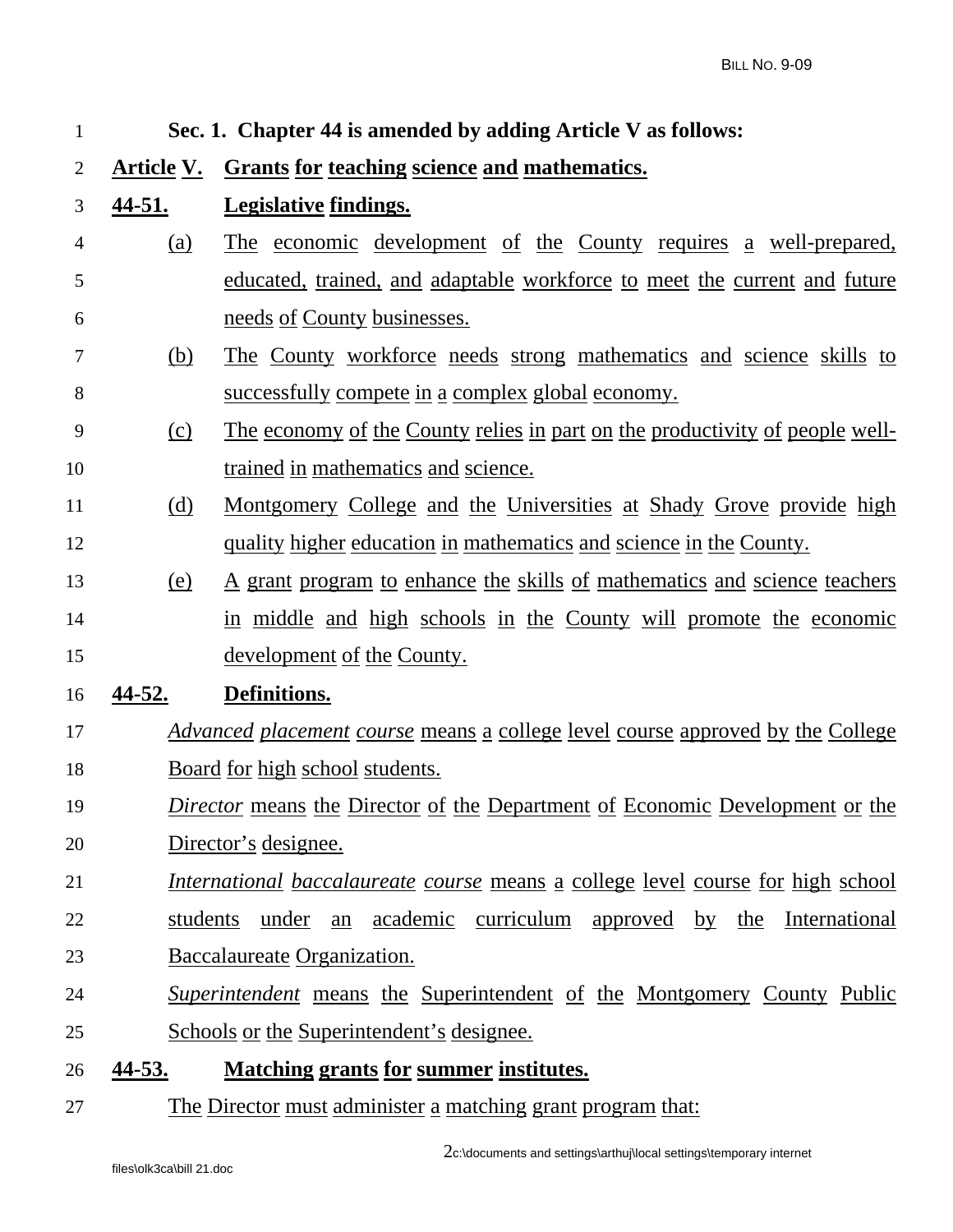| 28 | (a)           | awards matching grants to current mathematics and science teachers in               |  |  |
|----|---------------|-------------------------------------------------------------------------------------|--|--|
| 29 |               | middle or high schools located in the County for attendance at a summer             |  |  |
| 30 |               | institute that:                                                                     |  |  |
| 31 |               | updates teachers on recent developments in science, mathematics, and<br>(1)         |  |  |
| 32 |               | technology;                                                                         |  |  |
| 33 |               | provides teachers with training on best practices for teaching middle<br>(2)        |  |  |
| 34 |               | and high school mathematics and science; and                                        |  |  |
| 35 |               | is approved by the Superintendent; and<br>(3)                                       |  |  |
| 36 | (b)           | provides up to 50% of the cost of tuition for an approved institute.                |  |  |
| 37 | 44-54.        | Master's degree programs for mathematics and science teachers.                      |  |  |
| 38 | (a)           | <u>The Director must administer a grant program to help fund the operation of a</u> |  |  |
| 39 |               | <u>master's degree program that:</u>                                                |  |  |
| 40 |               | (1)<br>provides advanced training in teaching middle and high school                |  |  |
| 41 |               | mathematics or science:                                                             |  |  |
| 42 |               | <u>offers a part time schedule for working professional teachers;</u><br>(2)        |  |  |
| 43 |               | (3)<br>provides classes located in the County; and                                  |  |  |
| 44 |               | is operated by a research university located in the County.<br>(4)                  |  |  |
| 45 | <u>(b)</u>    | <u>A university must apply for a grant under this section on a form required by</u> |  |  |
| 46 |               | the Director.                                                                       |  |  |
| 47 | (c)           | <u>The Chief Administrative Officer must negotiate and execute a performance</u>    |  |  |
| 48 |               | contract with a research university governing the expenditure of the grant.         |  |  |
| 49 | <u>44-55.</u> | <b>Awards for teaching advanced placement or international baccalaureate</b>        |  |  |
| 50 |               | courses in mathematics or science.                                                  |  |  |
| 51 | <u>(a)</u>    | The Director must administer a program that provides awards to persons              |  |  |
| 52 |               | who teach in any school located in the County:                                      |  |  |
| 53 |               | (1)<br>an advanced placement course in mathematics or science; or                   |  |  |
| 54 |               | an international baccalaureate course in mathematics or science.<br>(2)             |  |  |